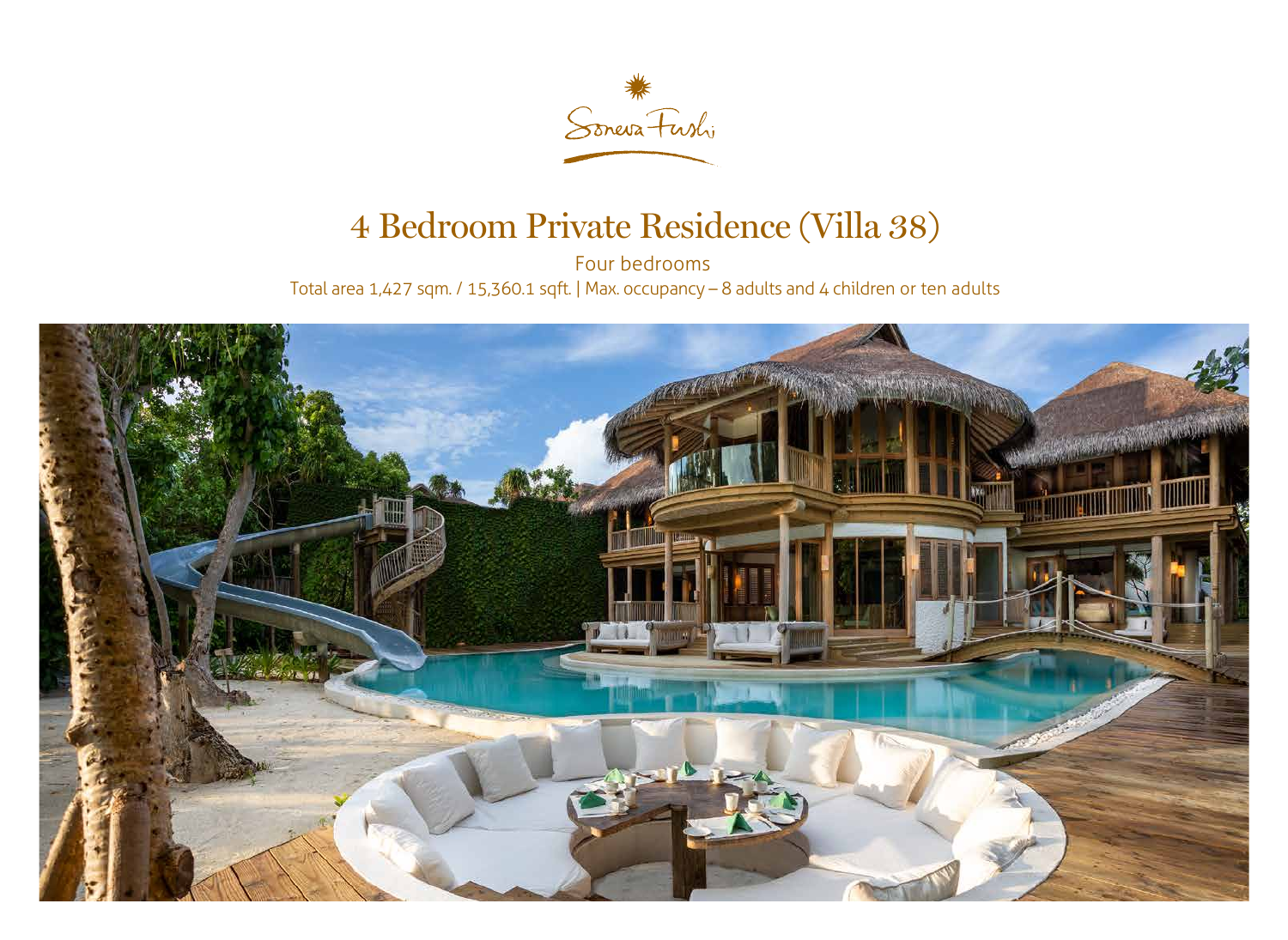





This four-bedroom beachfront villa has a curved swimming pool that hugs the façade. Step from the master bedroom and first guest bedroom directly into your pool. The two ground floor bedrooms come with verdant outdoor bathrooms with a large bathtub, shower and his and hers sinks. The open plan living room, dining room, kitchen and pantry sits between the ground floor bedrooms, connected by expansive wooden decking. The ground floor also contains a spa suite with sauna and steam rooms, a shower and toilet.

Upstairs, two more guest bedrooms with en suite bathrooms and private balconies, can be reached by traversing the spiralling staircase. There is also a private gym with its own bathroom and shower, as well as a table and daybeds that look out across the Indian Ocean on the upper floor.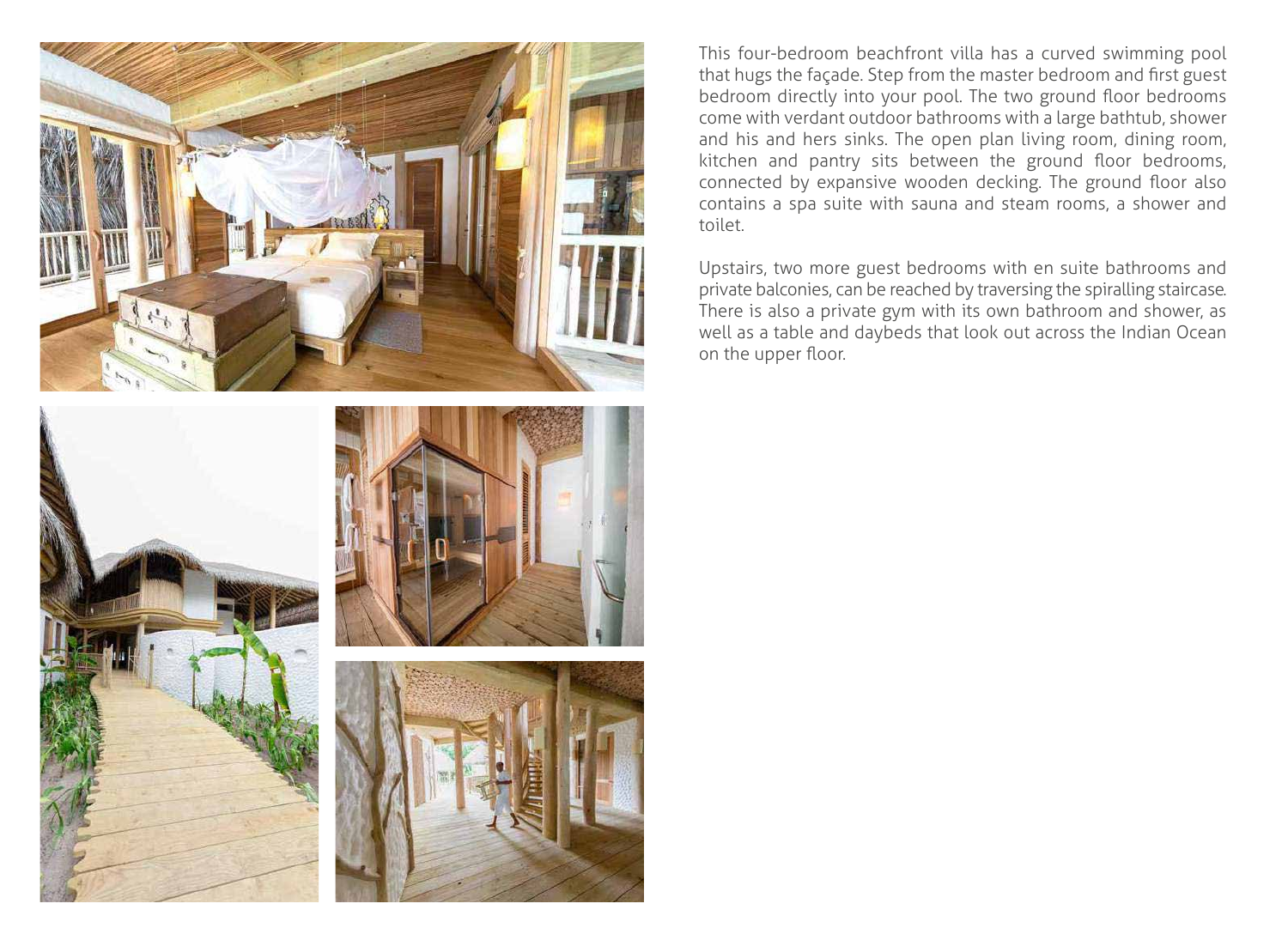## **ALL THE LUXURIOUS DETAILS**

- Double-storey beachfront villa with upstairs deck
- Private swimming pool with water slide and sunken seating area
- Two outdoor garden bathrooms with large separate shower and bathtub
- Expansive private deck area with direct access to beach
- Extensive private garden
- Overhead fans, air conditioning, extensive minibar and personal safe
- DVD player and Bose Hi-Fi system with docking station for personal iPods
- Bicycles are provided for all villas
- Wi-Fi connection in the villa
- Barefoot Butler
- IDD telephones







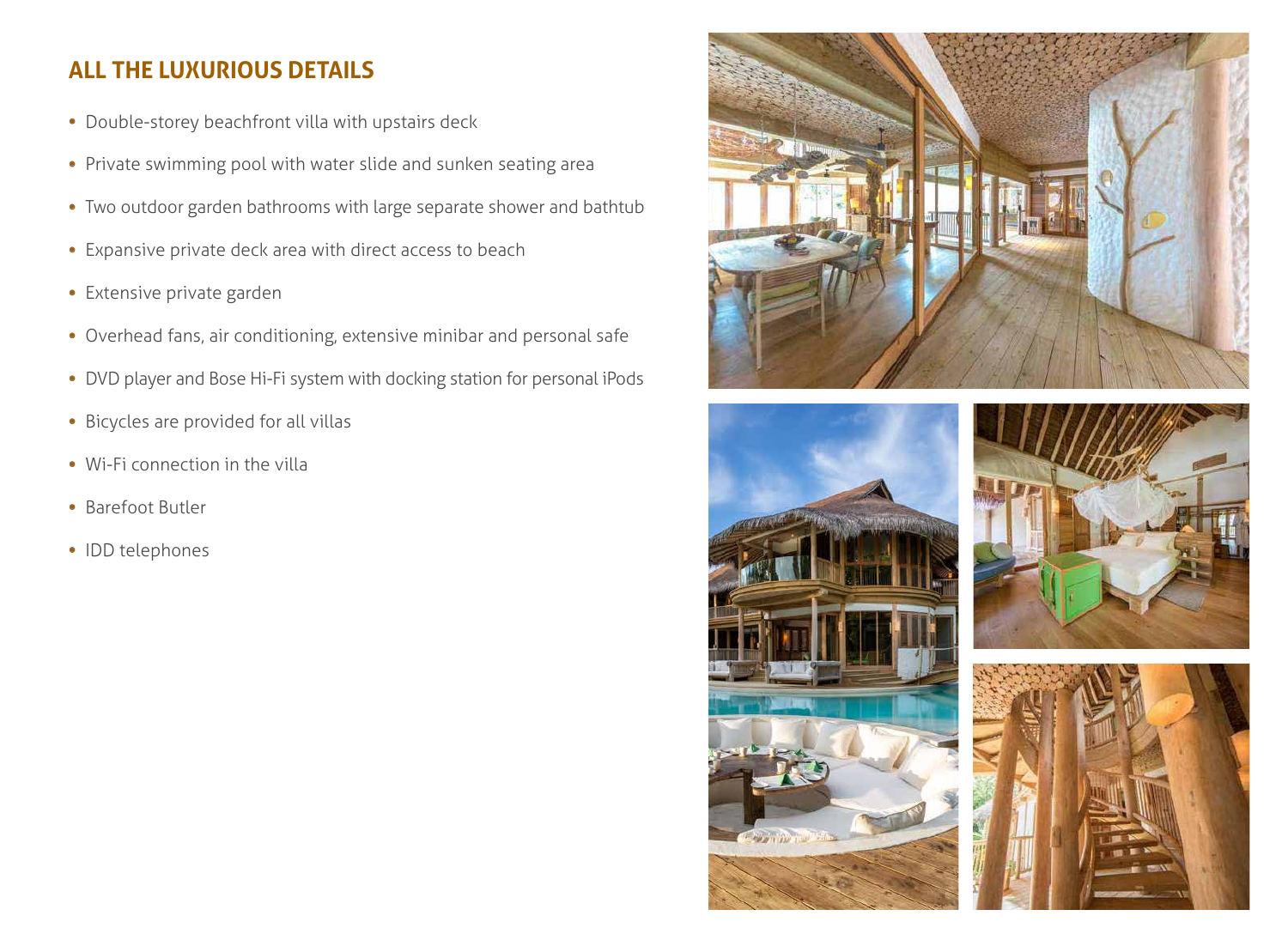- Master bedroom with outdoor bathroom, his and her sinks, dressing area and walk-in closet
- Guest bed room with outdoor bath room, his and he rs sinks and dressing area
- Spacious double-height living room with large daybed
- Open plan dining area and kitchen with fully stocked pantry and minibar
- Spa suite with sauna, steam room and shower
- Guest toilet

Main Pool )eck Pool Desk Pool Slide 21. Dining Area Living A rea 23. Bed room 2 24. Bath room 2 W C Dressing Room 27. Sh o wer 3athtub 29. Outdoor Sh o wer 30. Ga rden 31. Sun ken Seating Pool Brid g e

- 15. Steam Room
- 16. Child ren Pool

| 1. | Bedroom 1             | 17. N                |
|----|-----------------------|----------------------|
| 2. | Dressing Room 1       | 18. D                |
| 3. | Walk-in Closet        | 19. P                |
| 4. | <b>WC</b>             | 20. P                |
|    | 5. Steam Shower       | 21. D<br>22. L       |
| 6. | <b>Outdoor Shower</b> | 23. B                |
|    | 7. Garden             | 24. B                |
| 8. | Outdoor Bathtub       | 25. V                |
| 9. | <b>Dressing Room</b>  | $26.$ $\Box$<br>27.5 |
|    | 10. Guest Bathroom    | 28. B                |
|    | 11. Owner Storage     | 29. C                |
|    | 12. Shower            | 30. C                |
|    | 13. Mini-Storage      | 31. S                |
|    | 14. Nir Sauna         | 32. P                |
|    |                       |                      |